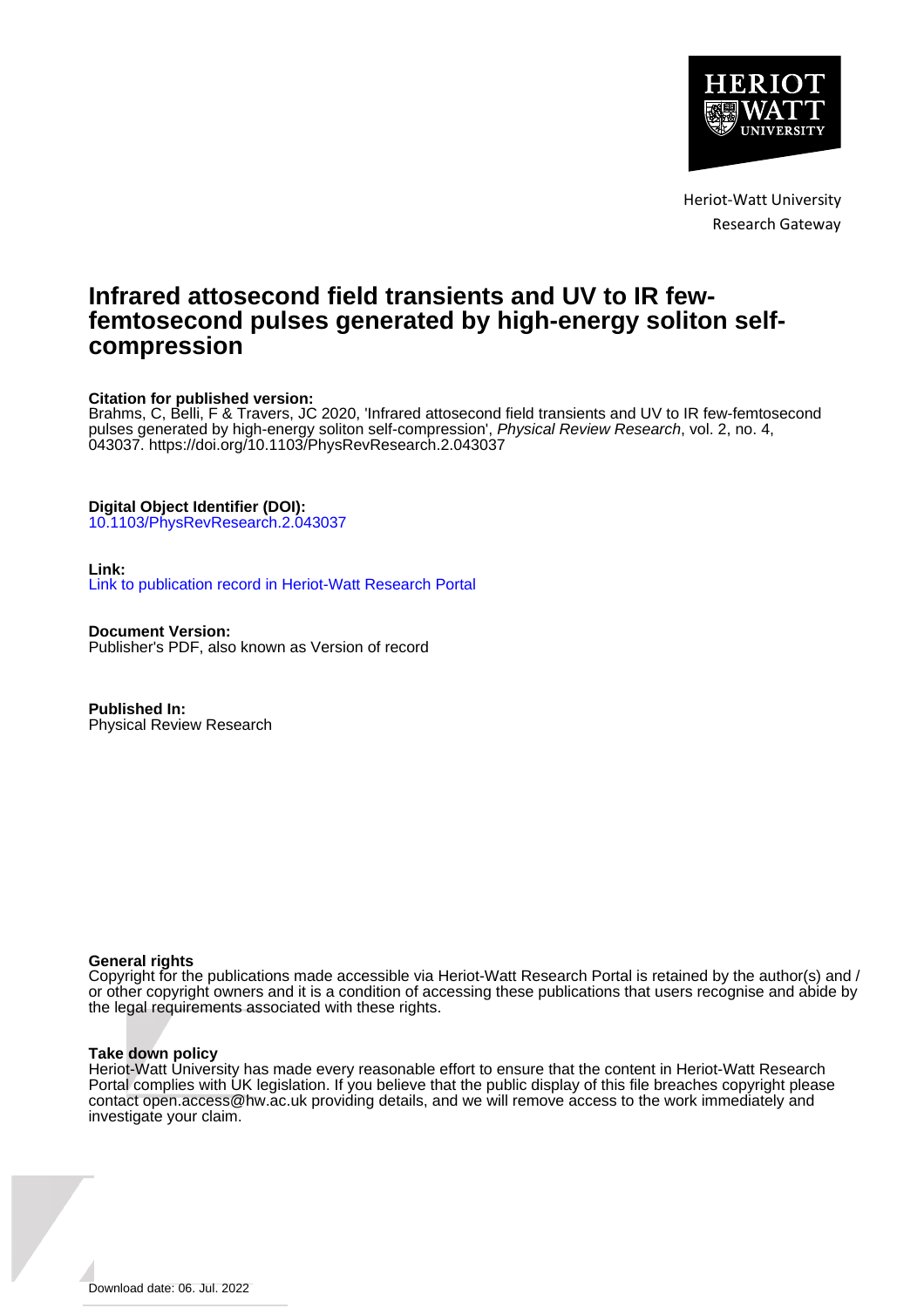# **Infrared attosecond field transients and UV to IR few-femtosecond pulses generated by high-energy soliton self-compression**

Christian Brahms<sup>®</sup>[,](https://orcid.org/0000-0002-2560-3428) Federico Belli<[s](https://orcid.org/0000-0003-0350-9104)up>®</sup>, and John C. Travers

*School of Engineering and Physical Sciences, Heriot-Watt University, Edinburgh EH14 4AS, Scotland, United Kingdom*

(Received 11 May 2020; accepted 25 August 2020; published 7 October 2020)  $\blacksquare$ 

Infrared femtosecond laser pulses are important tools both in strong-field physics, driving x-ray high-harmonic generation, and as the basis for widely tunable, if inefficient, ultrafast sources in the visible and ultraviolet. Although anomalous material dispersion simplifies compression to few-cycle pulses, attosecond pulses in the infrared have remained out of reach. We demonstrate soliton self-compression of 1800-nm laser pulses in hollow capillary fibers to subcycle envelope duration (2 fs) with 27-GW peak power, corresponding to attosecond field transients. In the same system, we generate wavelength-tunable few-femtosecond pulses from the ultraviolet (300 nm) to the infrared (740 nm) with energy up to  $25 \mu J$  and efficiency up to 12%, and experimentally characterize the generation dynamics in the time-frequency domain. A compact second stage generates multimicrojoule pulses from 210 to 700 nm using less than 200 μJ of input energy. Our results significantly expand the toolkit available to ultrafast science.

DOI: [10.1103/PhysRevResearch.2.043037](https://doi.org/10.1103/PhysRevResearch.2.043037)

### **I. INTRODUCTION**

Ultrafast light sources in the infrared spectral region are important tools in optical science. Optical parametric amplifiers (OPAs) in the infrared with subsequent frequency conversion stages can access the visible and ultraviolet spectral regions commonly used in ultrafast spectroscopy [\[1\]](#page-7-0). These sources are widely tunable, but suffer from low conversion efficiencies and cannot reach the few-femtosecond pulse durations required for experiments with cutting-edge time resolution. Few-cycle pulses in the spectral region around 1800 nm are particularly important in attosecond science as they enable the generation of soft-x-ray attosecond pulses through high-harmonic generation (HHG)  $[2,3]$ . The most widely used method of compressing infrared pulses to fewcycle duration is nonlinear spectral broadening in gas-filled hollow capillary fibers (HCFs) followed by phase compensation in bulk material [\[4\]](#page-7-0). However, the pulse duration achievable with this method is limited by uncompensated higher-order dispersion [\[5,6\]](#page-7-0). Much like in HCF-based pulse compression at other wavelengths, the dispersion of the waveguide itself is usually ignored.

Optical soliton dynamics, based on the interplay between nonlinearity and dispersion during propagation of an ultrafast laser pulse, can be used for both pulse compression [\[7\]](#page-7-0) and frequency conversion through resonant dispersive wave (RDW) emission [\[8,9\]](#page-8-0). This is particularly powerful in gasfilled hollow-core waveguides due to their large guidance bandwidth, excellent power handling, as well as pressuretunable nonlinearity and dispersion. For low (few-microjoule) pulse energies, antiresonant photonic crystal fibers (AR-PCFs) offer low-loss guidance with small core diameters (typically around 30  $\mu$ m), and soliton effects have been demonstrated at a variety of driving wavelengths [\[10–14\]](#page-8-0). Recently, we have shown that soliton dynamics can be observed in HCFs at much higher energies by employing precompressed driving pulses [\[15,16\]](#page-8-0). In numerical studies, moderate self-compression at 1800 nm [\[17\]](#page-8-0) as well as subcycle pulse generation in the midinfrared [\[18\]](#page-8-0) have previously been predicted, however no experiments have been performed to date.

Here, we demonstrate soliton self-compression of 30-fs pulses at 1800 nm to 2 fs, corresponding to 840-as field transients, in a gas-filled hollow capillary fiber. Due to the stronger HCF dispersion at longer wavelengths, this is achieved in a single stage without precompression. The formation of attosecond pulses at such a low photon energy dramatically expands the toolset available for studies in strong-field physics and beyond. Through RDW emission, this source is also capable of single-stage tunable frequency conversion from 1800 nm to highly energetic few-femtosecond pulses from the ultraviolet (UV) to the near infrared, continuously covering the entirety of the visible spectral range. Using the self-compressed pulses to drive a second HCF stage, we demonstrate more widely tunable RDW emission in a much more compact setup. By also reducing the energy requirements, this makes our frequency conversion scheme widely accessible and allows it to be integrated into multicolor timeresolved spectroscopy experiments. Finally, we directly study the dynamics underlying the self-compression and RDW emission without the aid of numerical simulations by employing an ultrabroadband pulse characterization technique.

<sup>\*</sup>Corresponding author: c.brahms@hw.ac.uk

*Published by the American Physical Society under the terms of the [Creative Commons Attribution 4.0 International](https://creativecommons.org/licenses/by/4.0/) license. Further distribution of this work must maintain attribution to the author(s) and the published article's title, journal citation, and DOI.*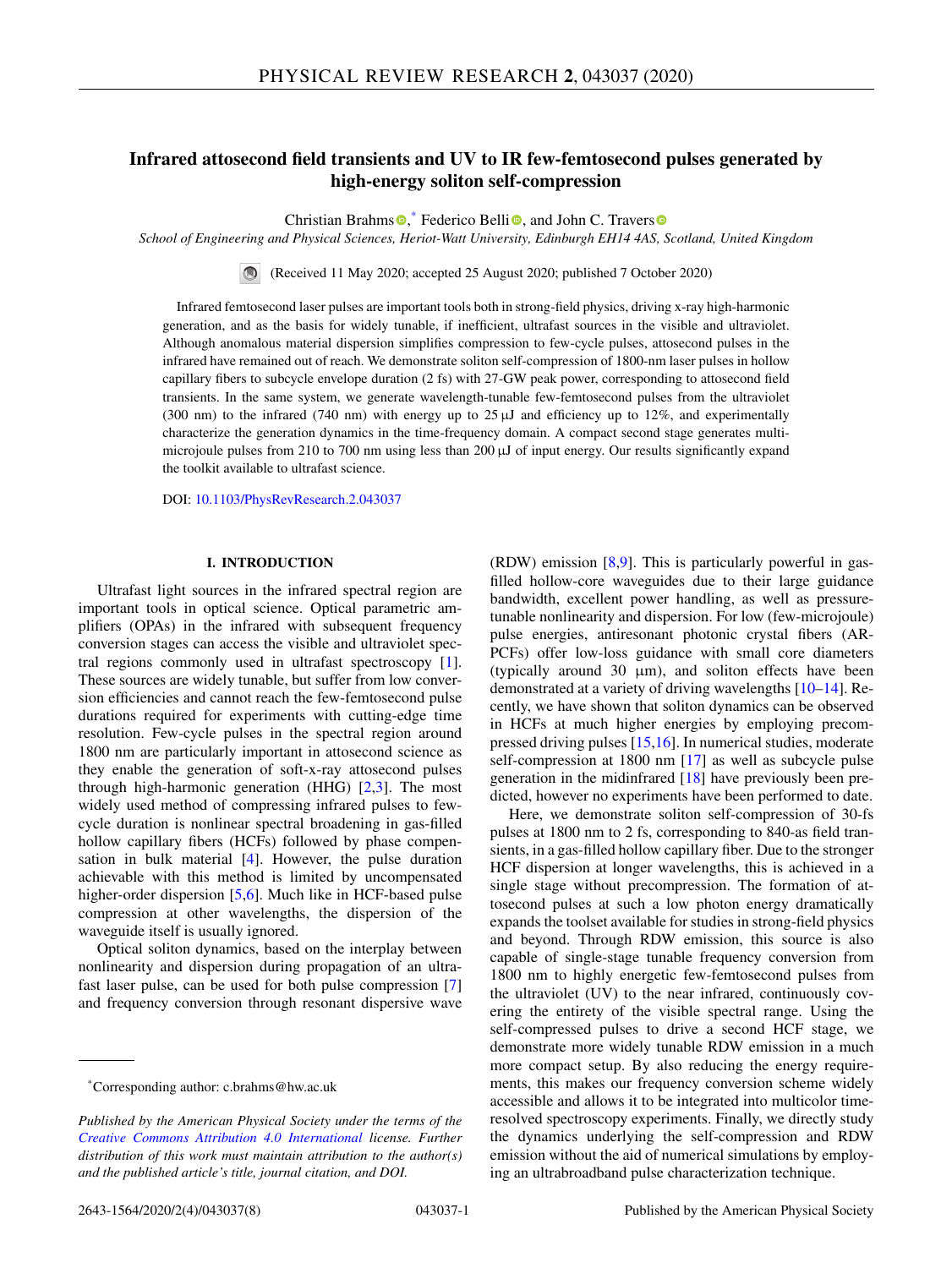<span id="page-2-0"></span>

FIG. 1. Self-compression to infrared attosecond pulses. Laser pulses at 1800-nm central wavelength with a duration of 30 fs at FWHM are coupled into a 2.5-m-long gas-filled HCF with an inner diameter of  $450 \mu m$ . In the HCF, the combination of anomalous dispersion arising from the waveguide and positive nonlinearity provided by the gas leads to self-compression of the pulses. With an argon pressure of 470 mbar and an initial pulse energy of 289 μJ, the pulse at the HCF exit has an envelope duration of 2 fs at FWHM (a), which corresponds to an 840-as field transient (b). The spectrum of this pulse extends from the ultraviolet (400 nm) to the midinfrared (2550 nm) (c).

#### **II. RESULTS**

#### **A. Subcycle infrared self-compression**

Figure 1 summarizes the principle of the experiment. To obtain soliton self-compression, we couple pulses with a duration of 30 fs [all pulse durations will be given as the full width at half maximum (FWHM) of the power] and a central wavelength of 1800 nm into a 2.5-m-long, 450-μmdiameter HCF filled with argon. The pulses are characterized spectrally by a calibrated spectrometer and temporally using ultrabroadband time-domain ptychography (TDP) [\[19\]](#page-8-0). From these measurements, the pulse exiting the HCF is reconstructed by numerical back-propagation (for more details see Sec. [IV\)](#page-6-0).

Soliton dynamics are based on the simultaneous action of a positive nonlinearity (in this case, the Kerr effect in the filling gas) and negative second-order dispersion (provided by the HCF for sufficiently low filling gas pressure). The balance between these two influences determines the evolution of the laser pulse. In our case, the nonlinearity initially dominates (the pulse is a higher-order soliton), leading to spectral broadening, which then increases the importance of dispersion. The positive frequency chirp induced by the Kerr effect is thus partially compensated and the pulse self-compresses, in turn enhancing the nonlinearity. This feedback process is arrested only when the pulse spectrum has expanded so dramatically that dispersion balances the strong nonlinearity. At this point, higher-order effects—most notably higher-order dispersion and strong-field ionization—also become important due to the large bandwidth and high peak power and cause the pulse to break up.

Figure  $1(a)$  shows the measured profile of a 289- $\mu$ J, 30-fs pulse after undergoing self-compression in the HCF when filled with 470 mbar of argon (these parameters correspond to a soliton order of 4.5 and a zero-dispersion wavelength (ZDW) of 1066 nm [\[15\]](#page-8-0)). The pulse has self-compressed to 2 fs, one-third of one cycle of the driving field (6 fs at 1800 nm). A pedestal at lower power remains and precedes the pulse. The self-compressed pulse contains 211 μJ of energy and its peak power is 27 GW. As shown in Fig. 1(b), the electric-field transient created here is significantly shorter than the envelope, with a FWHM duration of the square of the field of only 840 as. Such a short duration requires a higher frequency than that of the driving field—the central wavelength of the peak itself (calculated as the first moment of the spectrum after applying a window function around the peak) is shifted to 1490 nm [see Fig. 1(c)]. The measured and retrieved TDP traces are shown in Supplemental Material Fig. S1 [\[20\]](#page-8-0).

In Fig. [2,](#page-3-0) we investigate the self-compression dynamics in more detail. Figure  $2(a)$  shows the measured temporal evolution of the pulse exiting the HCF as the input energy is increased for a higher argon pressure of 830 mbar. From the initial duration of around 30 fs, the pulse progressively compresses towards the subcycle regime. At low input energy  $(70 \,\mu\text{J})$ , the pulse has compressed to 18.7 fs by the end of the HCF. Since the nonlinearity dominates during the initial propagation, this pulse is positively chirped with a Fouriertransform limit (FTL) of 16.3 fs. Increasing the input energy to 165 μJ causes further compression to 7 fs with an FTL of 6.1 fs.

The pulse reaches its minimum duration of 2.2 fs at an input energy of  $213 \mu J$ . The FTL at this point is 2 fs, but the central peak is virtually free of chirp. At even higher energy, the point of self-compression is significantly before the end of the HCF. This enables efficient RDW emission, in this case at around 500 nm, as shown in Figs.  $2(b)$  and  $2(c)$ . The complex structure in the pulse profile at  $262$  and  $361 \mu J$  is caused by the interference between the various spectral components, which rapidly dephase after the self-compression point because of higher-order dispersion. The measured and retrieved TDP traces are shown in Supplemental Material Figs. S2 and S3 [\[20\]](#page-8-0).

One notable feature of the self-compression to subcycle pulse duration is the extreme self-steepening of the pulse. In the time domain, self-steepening delays the peak of the pulse relative to the weaker pedestal, so that the peak appears at the trailing edge of the pulse. This is also visible in the strong asymmetry of the output power spectrum, which en-hances the efficiency of RDW emission [\[13\]](#page-8-0) and shifts the central wavelength (the first moment of the whole spectrum) of the self-compressed pulse to around 1640 nm. Note that since each pulse in Fig.  $2(a)$  is normalized to its peak the pedestal appears more intense after the self-compression point at 213 μJ.

Figure  $2(c)$  shows the spectrum of the pulse as a function of driving pulse energy. The spectrum shows the dramatic asymmetry in the spectral expansion accompanying selfcompression. At its widest, the supercontinuum extends from 370 to beyond 2600 nm at the −30-dB level. The resonant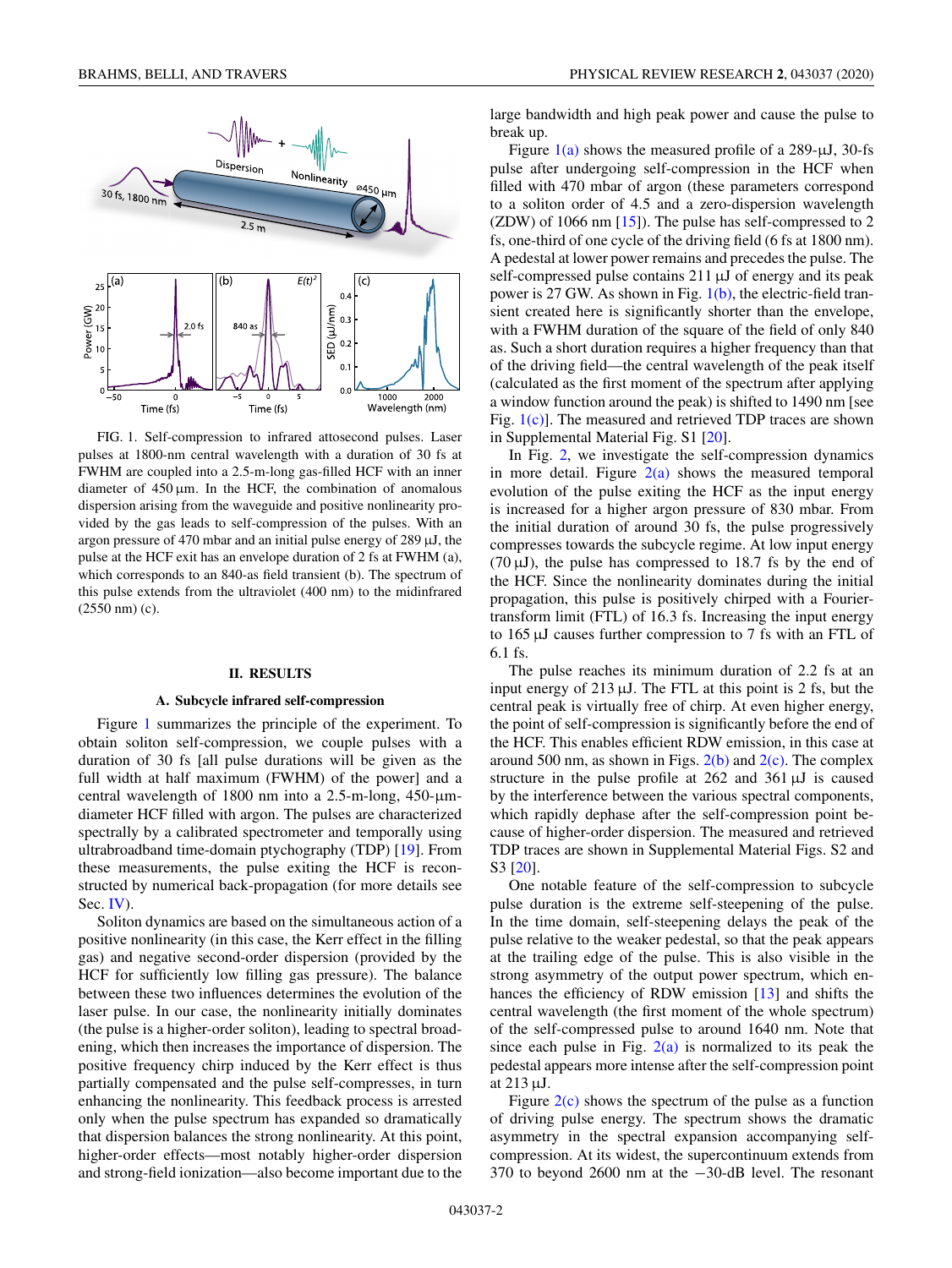<span id="page-3-0"></span>

FIG. 2. Measured dynamics of the self-compression process. (a) Reconstructed pulse profiles at the exit of the 450-μm HCF when filled with 830 mbar of argon as measured using TDP. The first line shows the input pulse (measured with the HCF evacuated) and each subsequent line shows the pulse profile when the HCF is pumped with the energy indicated. Each pulse profile is normalized to its peak. The labels give the FWHM duration of the pulses. (b) Power spectrum of the pulses presented in (a). (c) Output power spectrum as a function of input energy for the same conditions on a logarithmic color scale. The horizontal dotted line marks the point of maximal self-compression, corresponding to the 2.2-fs pulse shown in (a). The vertical dashed line marks the zero-dispersion wavelength.

dispersive wave at around 500 nm first appears at the point of maximum self-compression  $(213 \mu J,$  indicated by the white dotted line) and becomes more intense as the energy is increased. The white dashed line shows the zero-dispersion wavelength, which at 830-mbar pressure is 1240 nm.

#### **B. UV to infrared dispersive wave emission**

Resonant dispersive waves are emitted as a consequence of higher-order dispersion acting on the extremely broadband spectrum of the self-compressed soliton  $[8,21-23]$ . Phase matching between the soliton and a spectral band in the normal-dispersion region enables coherent buildup of energy far away from the frequency of the initial driving pulse. The phase-matching region can be broad, and the length over which the RDW interacts strongly with the soliton is limited by pulse breakup of the latter. As a consequence, the pulses generated in this manner can be very short. Driving at 800 nm, RDWs have previously been tuned from the vacuum ultraviolet (110 nm)  $[15,24]$  to the visible (550 nm)  $[25]$ . By using a driving pulse at 1800 nm, we expand the tunability of the RDW to longer wavelengths, so that the range extends from the ultraviolet to the near infrared.

Figure  $3(a)$  shows RDW spectra obtained by changing the argon pressure in the 450-μm HCF from 255 to 1330 mbar and tuning the input energy such that RDW emission occurs close to the end of the HCF. The peak wavelength of the RDW changes from 300 to 740 nm. The energy converted to the RDW is shown in Fig.  $4(a)$ . It is calculated by applying a window function around the RDW peak and integrating the resulting spectrum. At the shortest wavelengths (lowest pressures), the energy increases sharply as the pressure is increased, since the generation is limited by the available driving pulse energy. The converted energy remains around 25 μJ from a wavelength of 330 nm until around 700 nm before decreasing. The conversion efficiency, estimated from the input energy, coupling efficiency and RDW energy, is shown in Fig.  $4(c)$ . It is around 1% for the shortest wavelengths and increases steadily to 12% in the near infrared.

Figure  $4(e)$  shows the transform-limited duration of the dispersive wave. It is extracted by Fourier transforming the filtered RDW spectrum and calculating the FWHM duration of the resulting pulse. The frequency bandwidth of the RDW is nearly constant over most of the tuning range, with an FTL duration of around 3 fs, except at the shortest wavelengths, where the RDW generation is not fully saturated. The shape of the RDW spectrum at 740 nm clearly shows the limits of the tunability. At 1330-mbar pressure, the dispersion at the driving pulse wavelength is relatively weak (the ZDW is 1394 nm) and the dispersion landscape in the near infrared very flat, so that the RDW blends into a continuum which spans 600 to 2500 nm instead of emerging as an isolated spectral peak.

With shorter driving pulses, soliton self-compression occurs over shorter distances, allowing the use of smaller core sizes and lower overall energy as well as making the system more compact [\[16\]](#page-8-0). We apply this principle to demonstrate that tunable RDW emission from the ultraviolet to near infrared can also be obtained with driving pulse energies of less than 200 μJ in a compact system.

Spectra obtained in a second HCF with a length of 38 cm and a core diameter of  $200 \mu m$  are shown in Fig.  $3(b)$ . The driving pulses for this system were precompressed to 16 fs in the first HCF. As with the larger core size, the RDW can be tuned throughout the visible spectral range and to the near infrared (700 nm). The smaller core size increases the achievable intensity, which extends the tuning range to the deep UV (210 nm). With the RDW at its shortest wavelength, the supercontinuum generated here covers the entirety of our detection window, 200 to 2600 nm, at the −30-dB level. The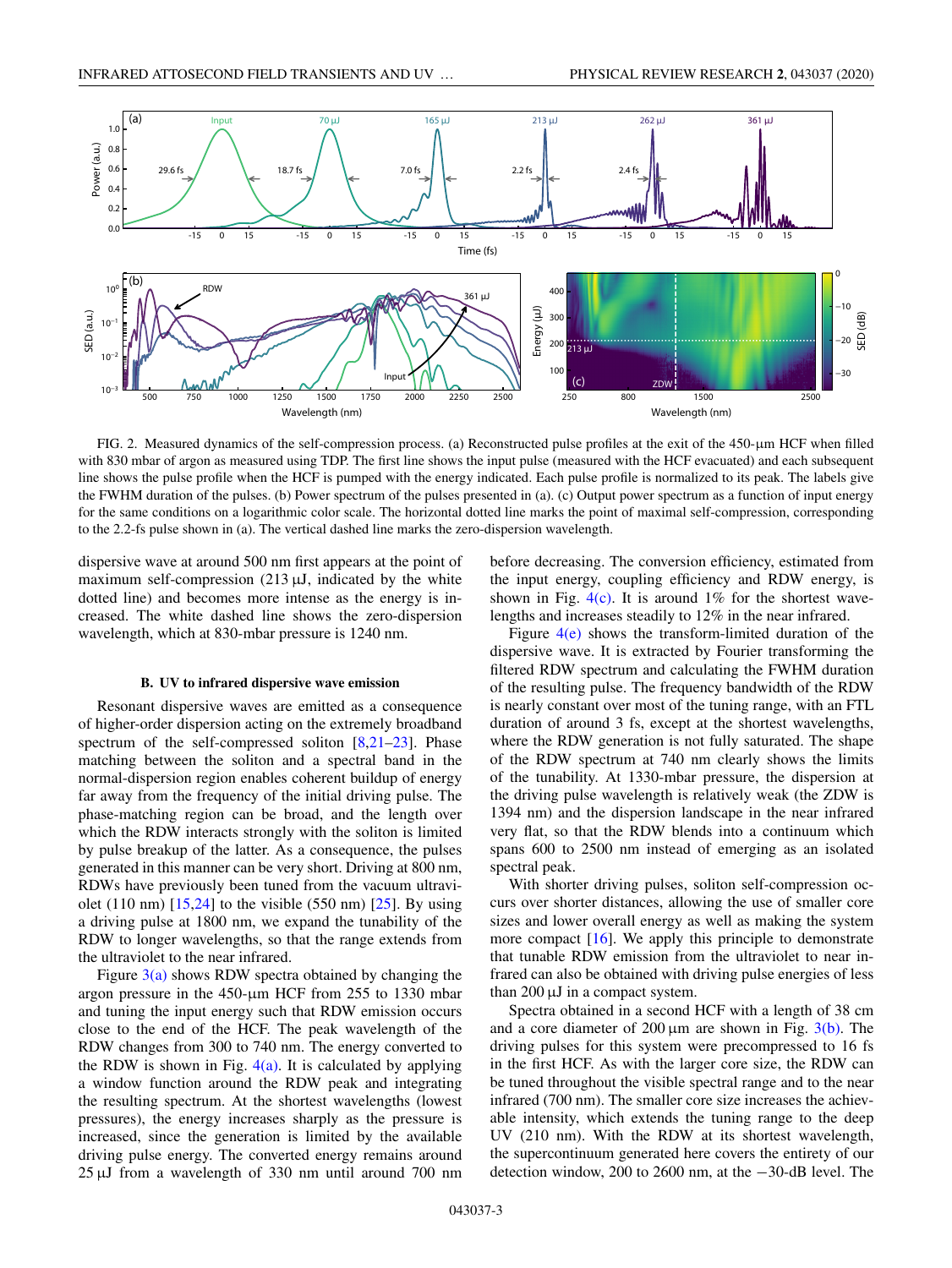<span id="page-4-0"></span>

FIG. 3. Generation of tunable resonant dispersive waves from the ultraviolet to near infrared. (a) RDW spectra generated in the first HCF with 450-μm core diameter. Each spectrum is normalized to the peak in the wavelength region shown. The argon pressure required for the generation ranges from 255 mbar (shortest wavelength) to 1330 mbar (longest wavelength). (b) RDW spectra generated in the second HCF (200-μm core diameter) when driven with 16-fs pulses generated in the first HCF. The pressure varies from 470 mbar (shortest wavelength) to 7000 mbar (longest wavelength).

converted energy is shown in Fig.  $4(b)$ . Starting from the shortest wavelengths, it rises slowly from 1.5 to 7.5  $\mu$ J up to 400-nm wavelength, after which it begins to drop.

We estimate the conversion efficiency, shown in Fig.  $4(d)$ , as 1% for the RDW at 210 nm, rising to 10% at 450 nm and then dropping again to 5.5% at 700 nm. Note that these efficiencies once again exclude the coupling loss of approximately 15%—the total input energy to the second HCF (before coupling losses) ranges from 41 μJ for infrared RDW emission to 185 μJ in the ultraviolet. We observe a significant drop in the total transmission of the HCF system at the shortest RDW wavelengths (from 44% at high pressure to 37%). This suggests that the drop in RDW energy at short wavelengths is due to ionization losses resulting from the higher intensity. These could be largely avoided by switching to a gas with



FIG. 4. Performance of the tunable ultraviolet to infrared frequency conversion: (a, b) energy, (c, d) conversion efficiency, and (e, f) FTL duration of the RDWs shown in Fig. 3.

a higher ionization potential, such as neon or helium. At the longer wavelengths, the decrease in energy is more likely due to the bandwidth of the initial pulse. The spectrum of the self-compressed driving pulse already extends to around 1300 nm, which is close to or in the normal dispersion region (the ZDW at 7000 mbar is 1410 nm). As a consequence, the driving pulse energy cannot be increased very far before the spectrum forms a continuum without a distinct RDW peak, which in turn reduces the measured RDW energy.

#### **C. Time-frequency measurements of soliton dynamics**

Our ultrabroadband pulse characterization allows us to directly measure the dynamics of RDW emission in the timefrequency domain. Figure [5](#page-5-0) shows the spectrogram of the field exiting the 450-μm HCF when filled with 830 mbar of argon (the same conditions as shown in Fig. [2\)](#page-3-0) for different input pulse energies. This provides an approximate picture of the pulse evolution along the HCF, because the point of self-compression moves along the waveguide as the energy is changed.

The first three traces in Fig. [5](#page-5-0) show the self-compression from 30 to 2.2 fs. At 213  $\mu$ J, the main pulse is fully compressed and free of chirp, as evidenced by the absence of tilt or curvature in the spectrogram. The RDW first appears at the self-compression point, since this is where the pulse spectrum first extends to the phase-matched wavelength. Energy continues to be converted as the main pulse breaks up, and at 311 μJ the RDW is at its most broadband and shortest duration (3.7 fs). At 410  $\mu$ J, the RDW has moved away from the infrared pulse due to the difference in group velocity, and conversion has ceased. The bandwidth at this point is reduced—despite being mostly free of chirp, the RDW is now 4.2 fs in duration. Subsequently, it evolves largely without nonlinear interaction, stretching in time due to group-velocity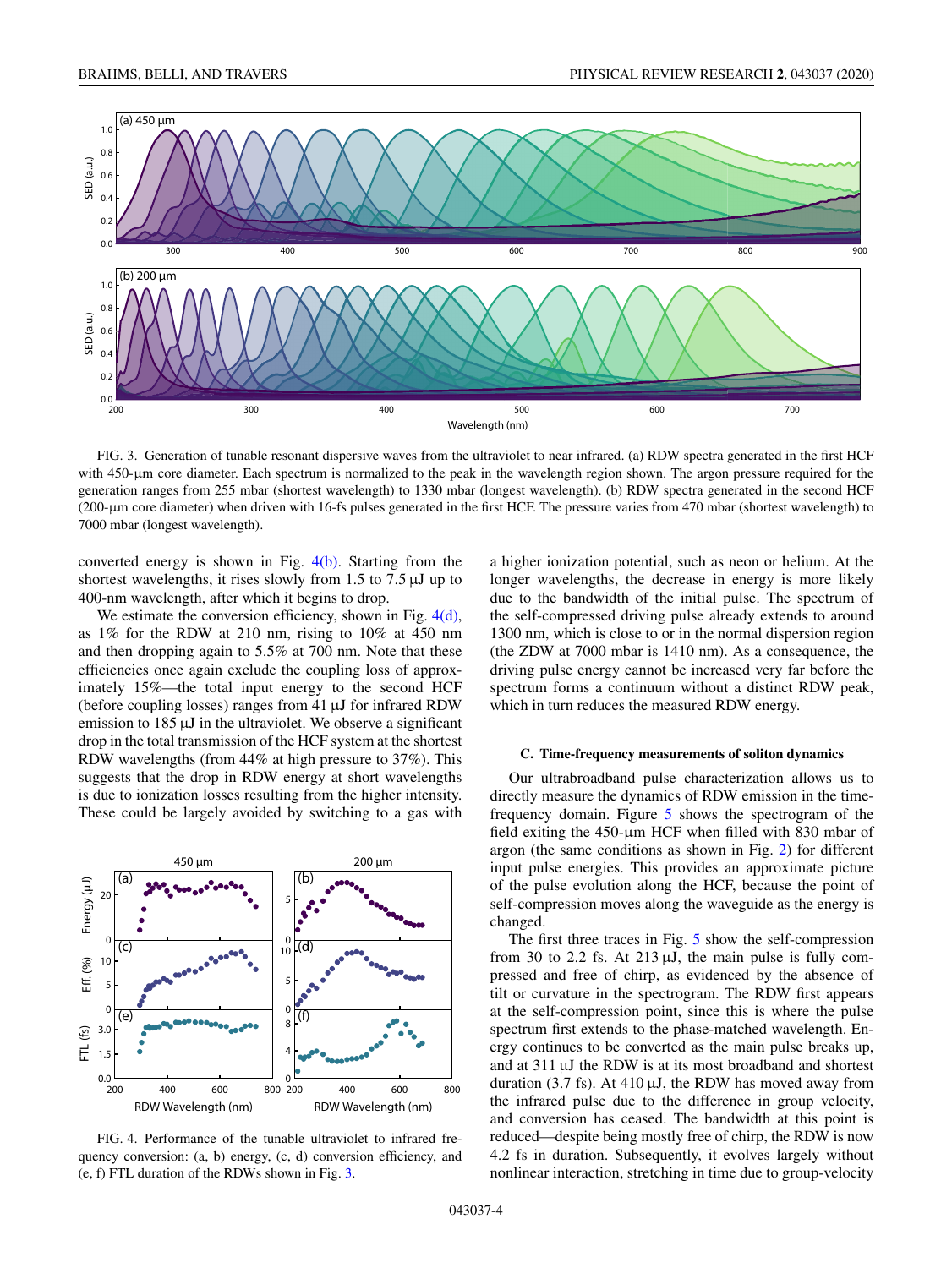<span id="page-5-0"></span>

FIG. 5. Time-frequency measurements of self-compression and RDW emission. Each column presents the spectrogram obtained of the pulse exiting the HCF, reconstructed from the TDP measurements through numerical back-propagation. The driving pulse energy is indicated above each spectrogram. The argon pressure was 830 mbar. The gate used was Gaussian with a FWHM of 10 fs. The color scale for each plot is normalized to the peak.

dispersion. For experiments requiring the RDW to be compressed, a pressure gradient can be used to deliver the pulse straight to vacuum. Measurements using AR-PCF have shown that the RDW can be preserved as a near transform-limited pulse using this approach [\[26\]](#page-8-0).

As the energy is increased from 213 to  $410 \mu J$ , the central wavelength of the RDW changes from 600 to 490 nm. This effect is due to the nonlinear contribution to the RDW phase matching [\[13\]](#page-8-0), which becomes more important for larger driving pulse energy. The frequency shift is one key aspect in which varying the energy is not directly analogous to following the propagation dynamics along the waveguide—for a constant gas pressure and energy, the RDW does not shift significantly during propagation after it is generated.

The spectrograms also reveal the origin of the pedestal preceding the self-compressed pulses shown in Figs. [1](#page-2-0) and [2.](#page-3-0) It is formed because the peak of the initial pulse experiences the strongest self-compression, while the tails remain relatively unperturbed—this is a well-known effect in soliton self-compression [\[27\]](#page-8-0). The intensity dependence of the group velocity (i.e., self-steepening) causes the peak to fall behind, resulting in the pedestal on the leading edge. Due to its low intensity, it does not interact nonlinearly by itself. Instead, it accumulates anomalous group-delay dispersion, visible in the tilt in the spectrogram.

#### **III. DISCUSSION**

Driven by applications, the generation of ever shorter laser pulses has been a major aim in ultrafast optics for several decades. Optical attosecond pulses, first generated using a light-field synthesizer [\[28\]](#page-8-0) and later by soliton selfcompression in HCFs [\[15\]](#page-8-0), represent the limiting case of this evolution in the visible spectral region. With an envelope duration below the cycle time of the field, the duration of the electric-field transient itself becomes the relevant quantity. The self-compressed pulses we have demonstrated here extend this concept to the infrared. Infrared subcycle transients have previously been created by the interference of a few-cycle pulse with its second harmonic [\[29\]](#page-8-0) and in a two-channel synthesizer configuration [\[30\]](#page-8-0), but further compression to attosecond duration has not been demonstrated with those techniques. The capability of generating infrared attosecond pulses we demonstrate here holds great promise, for instance, in the study of solid-state strong-field physics [\[31\]](#page-8-0). The compression relies on neither special optics, such as dispersive mirrors, nor material properties, such as anomalous bulk dispersion. Therefore, changing the central wavelength of the driving pulse will allow for fine tuning of the width of the transient.

Being based on back-propagation, the measurement is sensitive to the experimental error on the propagation distances. The overall effect of this error is less pronounced in the infrared as compared to the visible, because most materials are less dispersive in this spectral region. The envelope duration of the self-compressed pulse shown in Fig. [1](#page-2-0) is affected significantly and increases from 2 to 2.9 fs within the estimated uncertainty. However, the width of the field transient increases by less than 20%, and an error in the back-propagation merely reduces the contrast between the main peak and its most intense satellite from a factor of 4 to a factor of 2.5 (see Supplemental Material Fig. S4 [\[20\]](#page-8-0)).

For HCF-based soliton self-compression at 800 nm, precompression of the driving pulse is useful in keeping the required HCF length manageable [\[15\]](#page-8-0). It is not necessary in the present experiment—significantly simplifying the setup—due to the wavelength dependence of the waveguide dispersion. The length scale of soliton self-compression is largely determined by the pulse duration and the dispersion at the driving wavelength, with shorter pulses and larger (more anomalous) dispersion leading to more rapid self-compression [\[15,16\]](#page-8-0). While the HCF has to be larger for longer driving wavelengths to compensate for increased loss (the propagation loss α scales with the wavelength λ and the core radius *a* as α ∝  $\lambda^2/a^3$ ) nevertheless the anomalous dispersion contribution of the waveguide is stronger (it scales as  $\lambda^3/a^2$ ). The resulting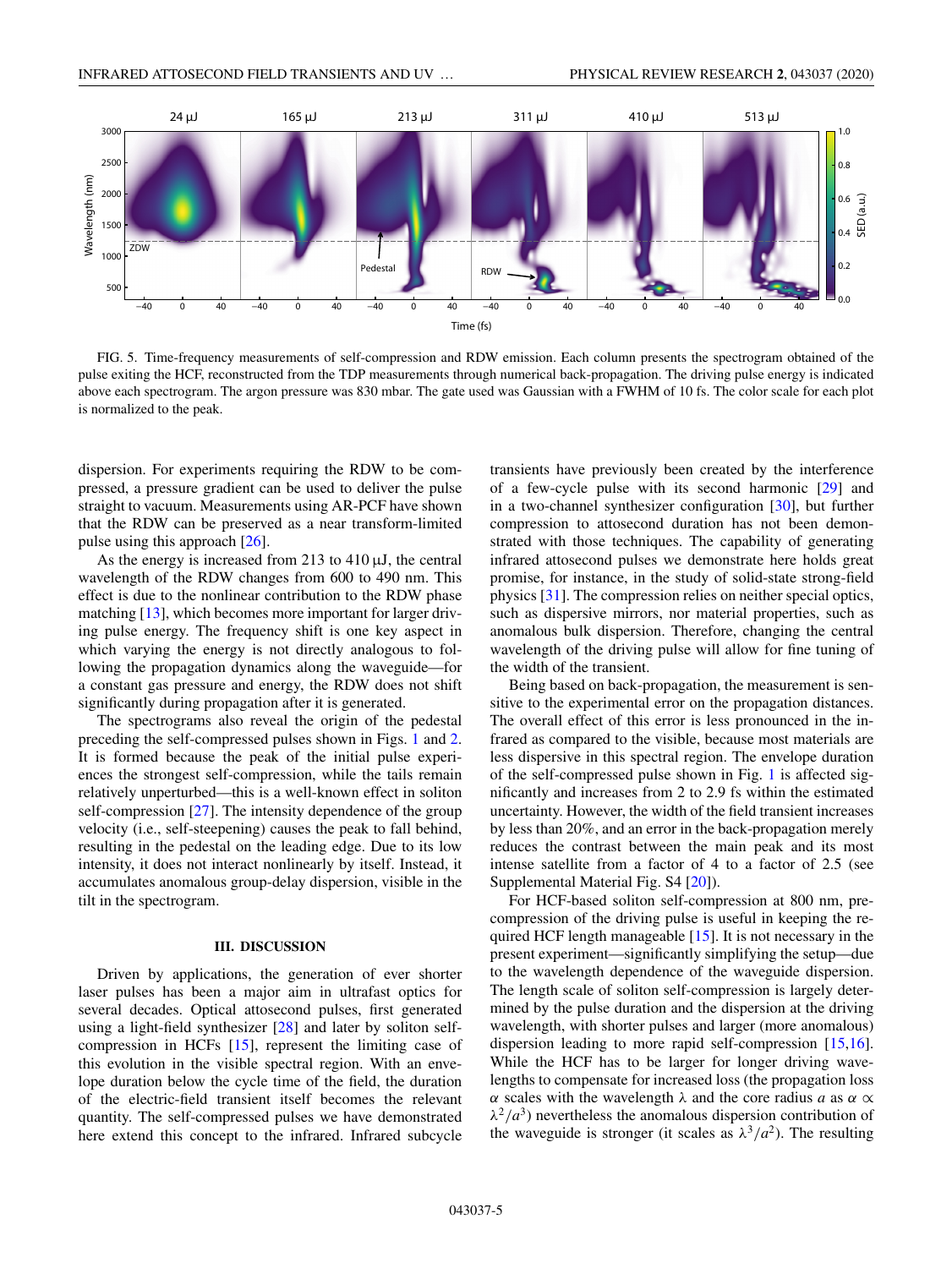<span id="page-6-0"></span>reduction in required length enables soliton self-compression in a single HCF stage.

Another effect of the increased driving wavelength is the greatly extended tunability of the dispersive wave to the infrared. A source that covers the entirety of the spectral range from ultraviolet to near infrared with a single frequency conversion stage is an extremely powerful tool for spectroscopy. Two additional features make this source particularly useful. First, since HCFs are free of the guidance resonances intrinsic to AR-PCFs [\[32\]](#page-8-0), this range is covered entirely without gaps. Second, the conversion efficiency is high despite the very large frequency shift. Even at the shortest wavelength generated here—which corresponds to the ninth harmonic of the driving field—around 1% of the input energy is converted. Preliminary investigations show that, by fully optimizing the precompressed driving pulse and switching to a different gas with higher ionization potential, RDW emission in the vacuum ultraviolet, well below 200 nm, should also be possible in this system.

Recent progress in HHG using infrared drivers has enabled the first time-resolved x-ray absorption spectroscopy experiments using table-top sources [\[33\]](#page-8-0) as well as the generation of attosecond pulses in the x-ray region [\[2,3](#page-7-0)[,34\]](#page-8-0). Tunable few-femtosecond pump pulses derived from the same infrared pulse that drives HHG would enable pump-probe spectroscopy in a variety of systems while keeping the timing jitter between pump and probe to a minimum. However, the extremely low conversion efficiency in HHG limits the pulse energy available to drive any other frequency conversion. As we have demonstrated, widely tunable RDWs can be generated in a compact setup driven by only a fraction of the typical output energy of infrared pulse compressors [\[3,5](#page-7-0)[,34\]](#page-8-0). The reduced energy requirements, continuous tunability, and short pulse duration make RDW emission driven by few-cycle infrared pulses an ideal source for widely applicable x-ray transient absorption experiments. This approach also makes UV to near-infrared RDW emission sources widely accessible even with lower-energy laser sources.

As with soliton effects in gas-filled waveguides in general, the dynamics underlying the source demonstrated here can be up-scaled in energy by increasing the HCF core size and length and decreasing the gas pressure [\[15,35\]](#page-8-0). The system used here is designed to demonstrate a wide range of tunability as well as the complete dynamics of self-compression and RDW emission, so it is not optimized for maximum input energy (the total energy throughput of the optical components before the first HCF is around 55%). Using the whole of the available energy at 1800 nm without attenuation, the correct choice of the HCF length and gas pressure would enable the generation of much more energetic subcycle pulses and RDWs at the cost of reduced RDW wavelength tunability.

Finally, we note that the generation of single-cycle (4.5-fs) infrared pulses on a target (i.e., without back-propagation) has previously been achieved using soliton dynamics in an AR-PCF, albeit at much lower energy [\[11\]](#page-8-0). In our experiments, the achievable pulse duration at the interaction point of our characterization setup is limited to around 7 fs by the air path required. Minimizing this—most effectively by delivering the pulses directly to vacuum—would allow for significantly shorter pulses to be obtained. In combination with the energy optimization discussed above, this provides a route towards millijoule-scale subcycle infrared pulses—an ideal driver for x-ray HHG.

In summary, we have demonstrated soliton selfcompression of infrared laser pulses to subcycle duration at high pulse energy, as well as highly energetic, widely tunable dispersive wave emission in simple hollow capillary fibers. We obtained up to 27 GW of peak power in a subcycle (2-fs) pulse at 1490 nm, extending the concept of optical attosecond pulses to longer wavelengths and providing a unique tool for ultrafast science. In the same, single-stage system, RDW emission enables the generation of ultrashort pulses which can be tuned from the ultraviolet, across the entire visible and to the infrared spectral range, carrying up to tens of microjoules of energy. A second HCF stage, pumped by the self-compressed pulses from the first, allows generation at even shorter wavelengths in a more compact system and with less input energy. Both systems are capable of generating supercontinua spanning over three octaves from the ultraviolet through most of the near infrared. With extremely broadband pulse characterization, we have further been able to experimentally investigate the self-compression and RDW emission dynamics in a hollow-core waveguide in detail. With the emergence of new ultrafast pump sources in the infrared, such as optical parametric chirped-pulse amplification systems and thulium-doped fiber lasers, we expect that our results will form the foundation for a new generation of ultrafast pulse compression and frequency-conversion technology.

### **IV. METHODS**

#### **A. Experimental apparatus**

A titanium-doped sapphire laser amplifier (Coherent Legend Elite Duo USX) delivers pulses of 25-fs duration and 8-mJ energy at 800-nm wavelength and a repetition rate of 1 kHz, which are then converted to 30-fs pulses at 1800-nm wavelength with 1.2 mJ of energy in a white-light seeded OPA (Light Conversion HE-TOPAS Prime). To compensate for the anomalous group-velocity dispersion of other optical components, the pulses pass through a 5-mm-thick piece of potassium bromide (KBr) followed by silica wedges for dispersion fine tuning. An achromatic half-wave plate and Brewsterangle silicon plate form a variable attenuator. The pulses are then coupled into a 2.5-m-long HCF with a core diameter of 450 μm. The HCF is stretched in order to eliminate bend loss [\[36\]](#page-8-0) and mounted in a gas cell which is filled with argon.

Self-compressed driving pulses for the compact RDW emission system are generated by reducing the pressure in the first HCF to 180 mbar, delivering 16-fs pulses at the input to the second stage. These pulses then pass through another attenuator and are refocused into a second HCF with 200-μm core diameter and 38-cm length, which is filled with argon at pressures between 470 and 7000 mbar.

A detailed sketch of the experimental apparatus is shown in Supplemental Material Fig. S5 [\[20\]](#page-8-0).

#### **B. Calibrated spectral characterization**

For spectral characterization, we use a combination of an integrating sphere and two fiber-coupled spectrometers, one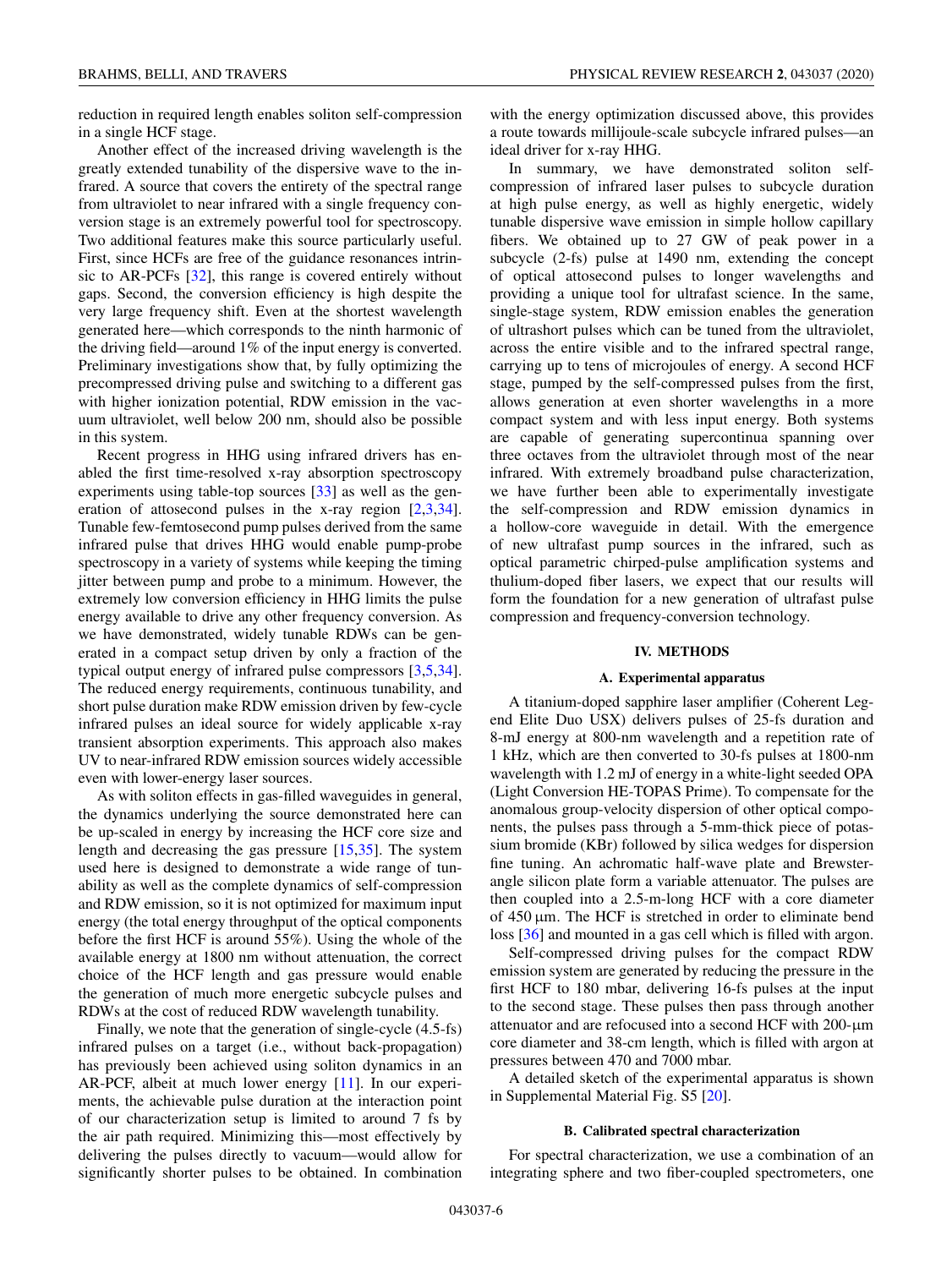<span id="page-7-0"></span>for the range 200–1100 nm (Avantes ULS2048XL) and one for 1000–2600 nm (Avantes NIR256-2.5). This system is calibrated as a whole for absolute spectral response, so that spectral energy density and pulse energy can be extracted directly from the spectra. We additionally cross-calibrate by comparing the total energy in the spectrum to that measured by a calibrated thermal power meter. The use of an integrating sphere to collect the whole output beam is critical, since the output spectrum can extend over more than three octaves, corresponding to a change in beam area of nearly a factor of 100 between the edges of the spectrum.

### **C. Pulse characterization**

We characterize the self-compressed pulses using sumfrequency generation TDP [\[19\]](#page-8-0). After attenuation by reflection from two glass wedges, the pulses are overlapped spatially and temporally with a bandpass-filtered portion of the residual pump pulse from the OPA in a 10-μm-thick  $β$ barium borate (BBO) crystal. With a gate pulse at 810 nm, the sum-frequency signal lies between 240 and 650 nm, well within the detection range of a silicon-based detector. Using a separate beam rather than deriving the gate pulse from the HCF output has the additional advantage that weak pulses can be measured. An aperture attenuates the gate pulse and makes its focal spot larger than that of the HCF output, reducing the influence of pointing fluctuations.

The BBO crystal is cut for type-II (*o*-*e*-*e*) phase matching  $(\theta = 46^{\circ}, \phi = 30^{\circ})$ , resulting in a phase-matching window that extends from 350 to beyond 3000 nm (see Supplemental Material Fig. S5 [\[20\]](#page-8-0)). To allow phase matching, the polarization of the gate pulse is rotated by 90◦ by a half-wave plate. After the interaction in the crystal, the signal beam is isolated by a combination of a Rochon prism and an aperture and then refocused onto the entrance slit of a spectrometer (StellarNet Black Comet SR). Due to the noncollinear geometry, different spectral components of the up-converted signal travel in different directions; accurate reimaging of the focus in the crossing plane is therefore critical. To achieve this, the spectrometer is placed in the tangential focus of an off-axis spherical mirror. A detailed sketch is shown in Supplemental Material Fig. S5 [\[20\]](#page-8-0).

The TDP traces are obtained by scanning the delay of the gate pulse and recording spectra. The use of a multishot technique requires each measured pulse to be identical. Soliton self-compression and resonant dispersive wave emission are fully coherent processes for our range of soliton orders [\[25\]](#page-8-0), but environmental factors have to be taken into account. The stability of our apparatus is shown by the absence of fluctuations across the TDP delay scans (see Supplemental Material Figs. S1–S3 [\[20\]](#page-8-0)), where each delay slice is averaged over only 20 ms (20 laser shots at 1 kHz).

We retrieve the self-compressed pulse from the TDP traces using 200 iterations of the regularized ptychographic iterative engine [\[37\]](#page-8-0). To account for the effects of varying phase-matching efficiency, inherent frequency scaling of the nonlinearity, and the reflectivity of the components in the setup, we correct the trace using the frequency marginal as calculated from the measured spectra of the gate and unknown pulse (this means that the effective bandwidth of our pulse characterization is set by the phase matching on the short-wavelength side and by our infrared spectrometer on the long-wavelength side, leading to an observable window from 350 to 2550 nm). After interpolation onto a uniform frequency grid, the preprocessed traces contain  $4096 \times 300$  samples. To create the starting guess for the unknown pulse, the transformlimited pulse is numerically propagated from the HCF exit to the plane of the BBO. For the first 80 iterations, the gate pulse is projected onto its measured power spectrum. For each iteration of the algorithm, the order in which the delay slices are processed is randomized, and the update strength ( $\alpha$  in Ref. [\[37\]](#page-8-0)) is chosen randomly in the range from 0.5 to 5. The shape of the pulses exiting the HCF is reconstructed by numerically back-propagating the retrieved field, taking into account the exit window of the HCF system as well as the path through argon and air.

### **ACKNOWLEDGMENTS**

This work was funded by the European Research Council under the European Union's Horizon 2020 Research and Innovation program: Starting Grant agreement HISOL, No. 679649.

- [1] M. Maiuri, M. Garavelli, and G. Cerullo, Ultrafast spec[troscopy: State of the art and open challenges,](https://doi.org/10.1021/jacs.9b10533) J. Am. Chem. Soc. **142**, 3 (2020).
- [2] S. L. Cousin, F. Silva, S. Teichmann, M. Hemmer, B. Buades, and J. Biegert, High-flux table-top soft x-ray source driven by sub-2-cycle, CEP stable, 1.85-μm 1-kHz pulses for carbon Kedge spectroscopy, Opt. Lett. **39**[, 5383 \(2014\).](https://doi.org/10.1364/OL.39.005383)
- [3] A. S. Johnson, D. R. Austin, D. A. Wood, C. Brahms, A. Gregory, K. B. Holzner, S. Jarosch, E. W. Larsen, S. Parker, C. S. Strüber, P. Ye, J. W. G. Tisch, and J. P. Marangos, Highflux soft x-ray harmonic generation from ionization-shaped few-cycle laser pulses, Sci. Adv. **4**[, eaar3761 \(2018\).](https://doi.org/10.1126/sciadv.aar3761)
- [4] B. E. Schmidt, P. Béjot, M. Giguère, A. D. Shiner, C. Trallero-Herrero, É. Bisson, J. Kasparian, J.-P. Wolf, D. M. Villeneuve,

J.-C. Kieffer, P. B. Corkum, and F. Légaré, Compression of 1.8 μm laser pulses to sub two optical cycles with bulk material, [Appl. Phys. Lett.](https://doi.org/10.1063/1.3359458) **96**, 121109 (2010).

- [5] D. R. Austin, T. Witting, S. J. Weber, P. Ye, T. Siegel, P. Matía-Hernando, A. S. Johnson, J. W. Tisch, and J. P. Marangos, Spatio-temporal characterization of intense few-cycle 2 μm pulses, Opt. Express **24**[, 24786 \(2016\).](https://doi.org/10.1364/OE.24.024786)
- [6] B. E. Schmidt, A. D. Shiner, P. Lassonde, J.-C. Kieffer, P. B. Corkum, D. M. Villeneuve, and F. Légaré, CEP sta[ble 1.6 cycle laser pulses at 1.8](https://doi.org/10.1364/OE.19.006858) μm, Opt. Express **19**, 6858 (2011).
- [7] L. F. Mollenauer, R. H. Stolen, and J. P. Gordon, Experimental Observation of Picosecond Pulse Narrowing and Solitons in Optical Fibers, [Phys. Rev. Lett.](https://doi.org/10.1103/PhysRevLett.45.1095) **45**, 1095 (1980).